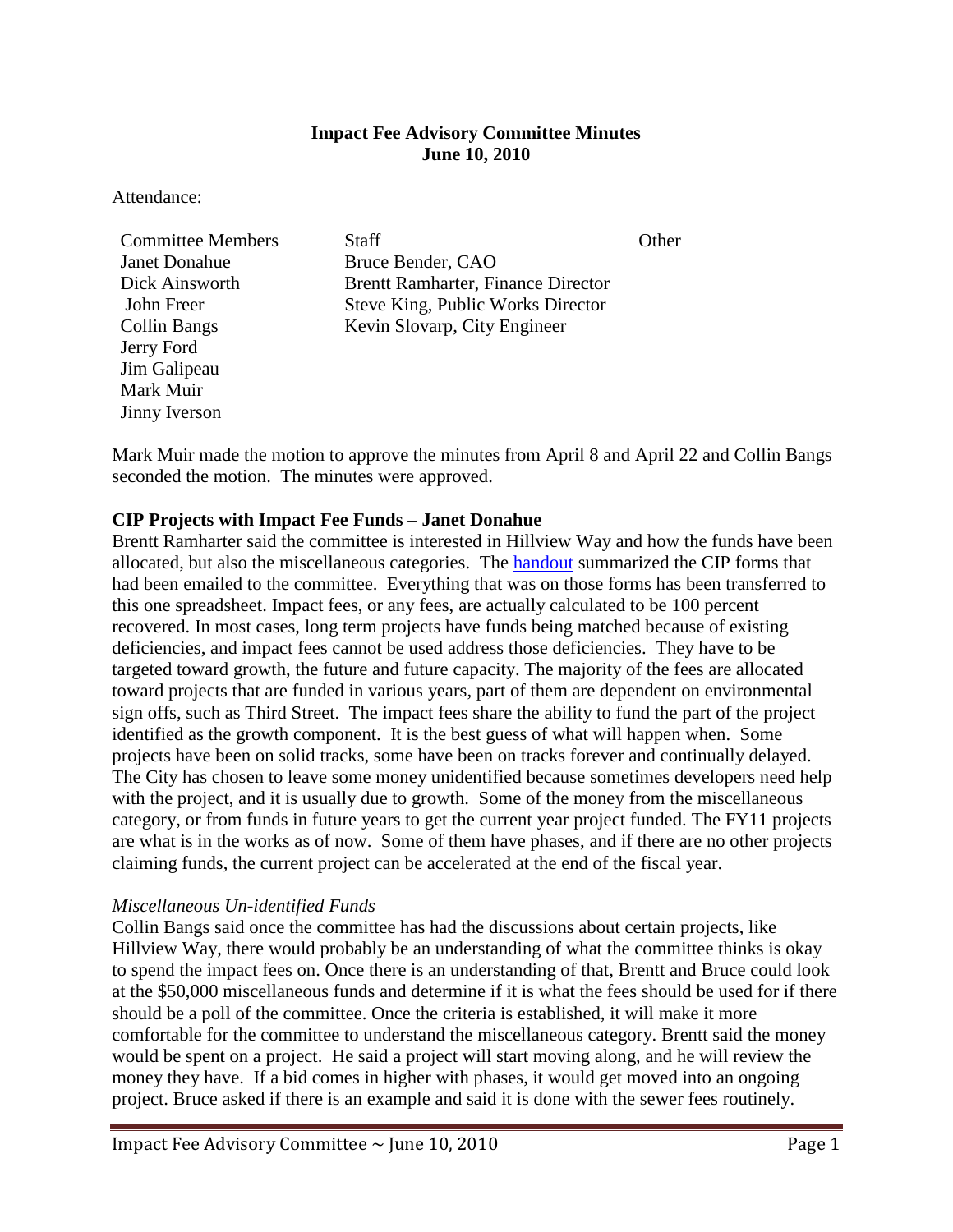There is a miscellaneous account and projects come up where a developer is coming in with an 8" pipe and the City wants to oversize it serve the growth. It would not be known annually, so there is some flexibility. The City is required by the ordinance to use impact fees in a very specific way. Brentt said it hasn't been done in the past for impact fees. Janet said when the projects are brought to the committee in the future years, and the \$50,000 is used somewhere, it will be accounted for. Bruce confirmed that would happen.

John Freer said there is a list of projects and as a group they decide which projects are valid uses of impact fee money. If the City uses that money within those categories, that is fine, but if it is used on something that is not listed, the committee needs to be notified so they can give their input. The committee would pre-approve use amongst the projects listed that the committee agrees is a valid use. Brentt said this is all the revenue streams are fairly new and they are building up enough revenue to actually do projects. The \$50,000 misc unidentified was coming from the experience with the sewer development fee and it is held within the general impact fee fund. It is not allocated to any impact fee fund. It could be called cash reserve. Bruce said the one that could possibly come up would be transportation. It seems to be the one that might change during the year. Brentt clarified that it is in the transportation impact fee fund, not the general impact fee fund. John said he appreciates the need to have flexibility, but the red flag is calling it miscellaneous. If it is unallocated transportation impact fees, that is what it should be called. Once there is a base criteria that shows what is specifically targeted to growth or future growth capacity, then the money in the unallocated transportation impact fees could be used. His concern is having a category that is miscellaneous unidentified, there really isn't a tracking of it. Brentt said it could be renamed unallocated cash. If there is a project where the bid comes in higher, then it could be explained to the committee and amend the budget. Jim Galipeau said if that line item is budgeted that way, the annual fund budgeted for FY11 of \$393,000 could be spent. More than that amount cannot be spent. Could the \$50,000 be left off this spreadsheet and show the annual funds available as \$343,000? Brentt said all that is allocated is \$343,000 and the \$50,000 is unused cash at this point. He could have that column moved over and they would let the committee know if any of that money needed to be used. There have been years of experience with the sewer development fee where a developer comes in with an issue and using these funds would be appropriate. Janet reiterated that Brentt could move that column to the end after Annual Fund Type Totals and call it Unallocated. Brentt said they have tried to put some restrictions on the unallocated from the standpoint that the cash flows through the four to five years, so there is not a shortage. Jim said if that money was just left off the budget, and the city will not spend the full amount of \$393,000 unless there are overages, and asked if it is the authority to spend up to \$393,000 and not more than that, or if there are overruns can money be spent but taken from another year. Bruce said if the cash is there to be used on the project, it would be amended at the end of the year. Jim confirmed there would be an amendment process, whereas if it is left and call it cash reserve or unallocated, the amendment process wouldn't be needed. Janet said especially if it is allocated to balance the fund. Brentt said it would show as a potential resource for any of those projects and/or another one that came up that qualified for that year. Janet said if there is the cash reserve and an amended budget is needed, the \$50,000 doesn't need to be showed on the spreadsheet. Brentt said there is actually more cash available than the \$50,000. Brentt said what is being proposed is on the spreadsheet, some with multiple phases and all within different years. John clarified if column 11 was removed, it doesn't change the process as to how the money is allocated. He asked if it would be easier to remove that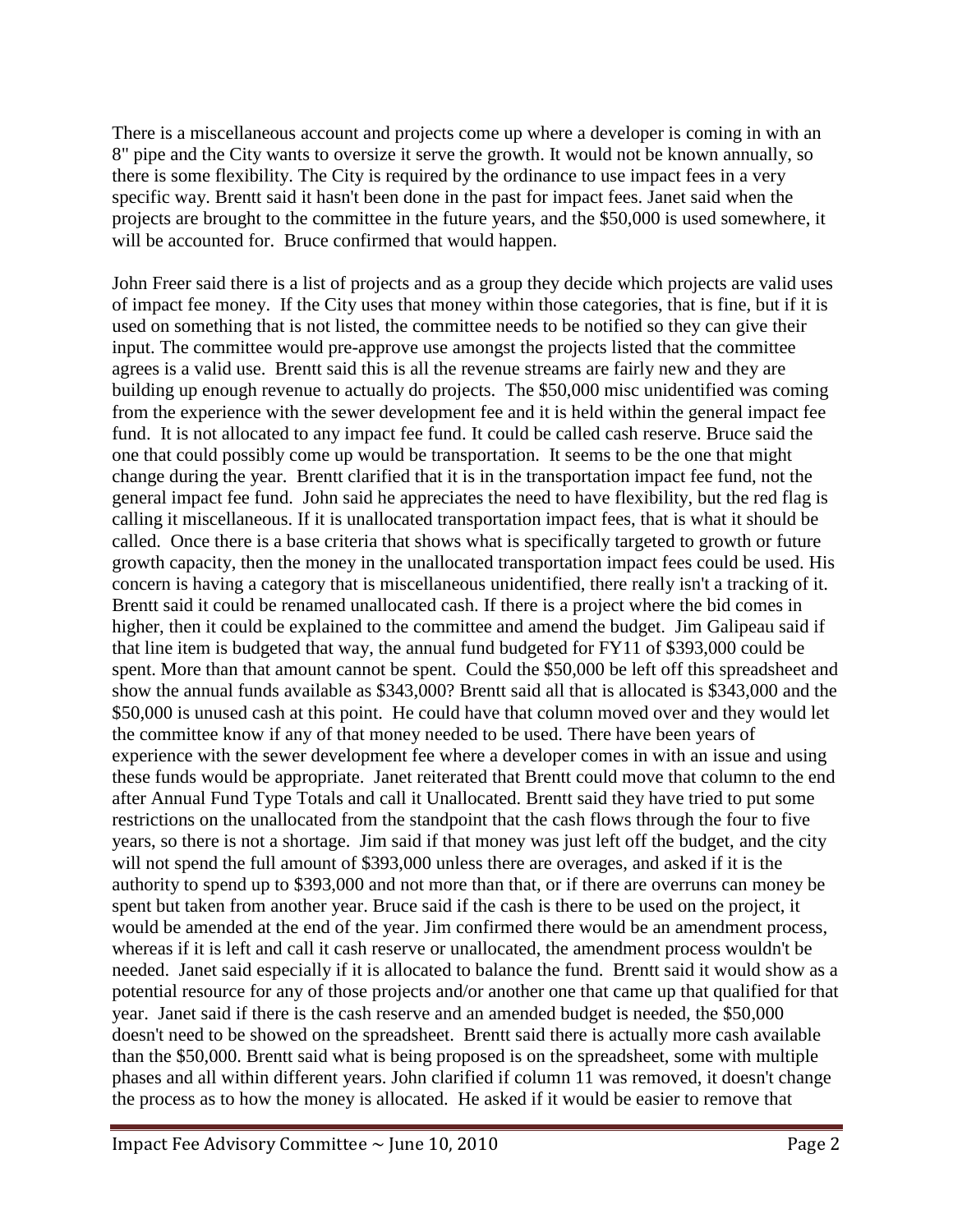column and remove confusion and then all impact money listed is directly tied to a project. Brentt said that could be done and it would show a true cash flow. Janet said that would work better. Brentt said it would give the committee more information so if there is a request to amend the budget on a project, the committee would be able to see the true picture.

## *Hillview Way*

Brentt said the discussion comes from how the impact fees are being used that could be dedicated to any part of town. The ordinance can be viewed as constrained. Bruce read from Ordinance 3250, 15.66.010 Purpose and Intent, Item3 says "to ensure that new development benefits from the provision of the public facilities provided with the proceeds of development impact fees" and Item 4 says "the ensure that impact fees collected pursuant to this Chapter are expended only on public facilities the demand for which is generated by the new development against which the fees are assessed". The words new development is used specifically in both those items. In section 15.66.050 Appropriation of development impact fee funds, Item 2 Restrictions on Use, it says "Development impact fees shall not be appropriated … or for any facility that provides capacity for development other (emphasis added) than new development". It cannot be applied to capacity for other than new development. Bruce said he was thinking about Hillview Way and new development and if funding had been received to apply toward that road. He said there is no new housing that has occurred in the area that could be applied toward it. What the city has done in the past, especially on a city-wide fee, if growth is anticipated in the area and the expansion of the facility, such as Hillview Way which will go to additional bike lanes and sidewalks system which technically is an expansion of the existing facility, that made it eligible to use impact fee money on it. The city has not tracked each facility and look at the service area and ask if funding had been received from that. Hillview Way is not a great example. It is a \$3 million project. He said he understands the restrain of how much money is applied to that project because it is mostly a developed out area. That road is a collector that connects to other facilities such as schools, churches, etc that are used by more than just the local housing. The city felt that \$100,000 on a \$3 million project wasn't putting much into it.

Bruce asked Steve King how much potential development in that area. Steve said they looked at the zoning of the adjacent properties. There is zoning capacity for hundreds of new units and there was a preliminary plat proposed for a major subdivision. There is some building activity in that area now. Dick said there are certainly other areas that will be developed in time. Bruce said historically it has not been determined how much money was received from an area before money was put into a project. Collin said the most difficult thing to define, especially in Missoula with the way the streets are, is when is something expanding for growth and when is the money being used to cure an existing deficiency. Hillview Way is classic example because it is clearly deficient. He asked how it is defined between expanding capacity and deficiency. Adding bike lanes and sidewalks is probably just curing an existing deficiency. Bruce agreed with the sidewalks, but bike lanes is a capacity enhancement. Motor vehicles is usually used in deciding capacity, but bike lanes also are a capacity. It could be argued either way. It is adding facilities that take motor trips off and car traffic could flow better.

Bruce said a better example is Third Street. A third lane is being added which is changing the capacity because turning lanes are being taken out. The funding represents is a third of the cost is from the impact fee and the other two thirds would come from other funding sources.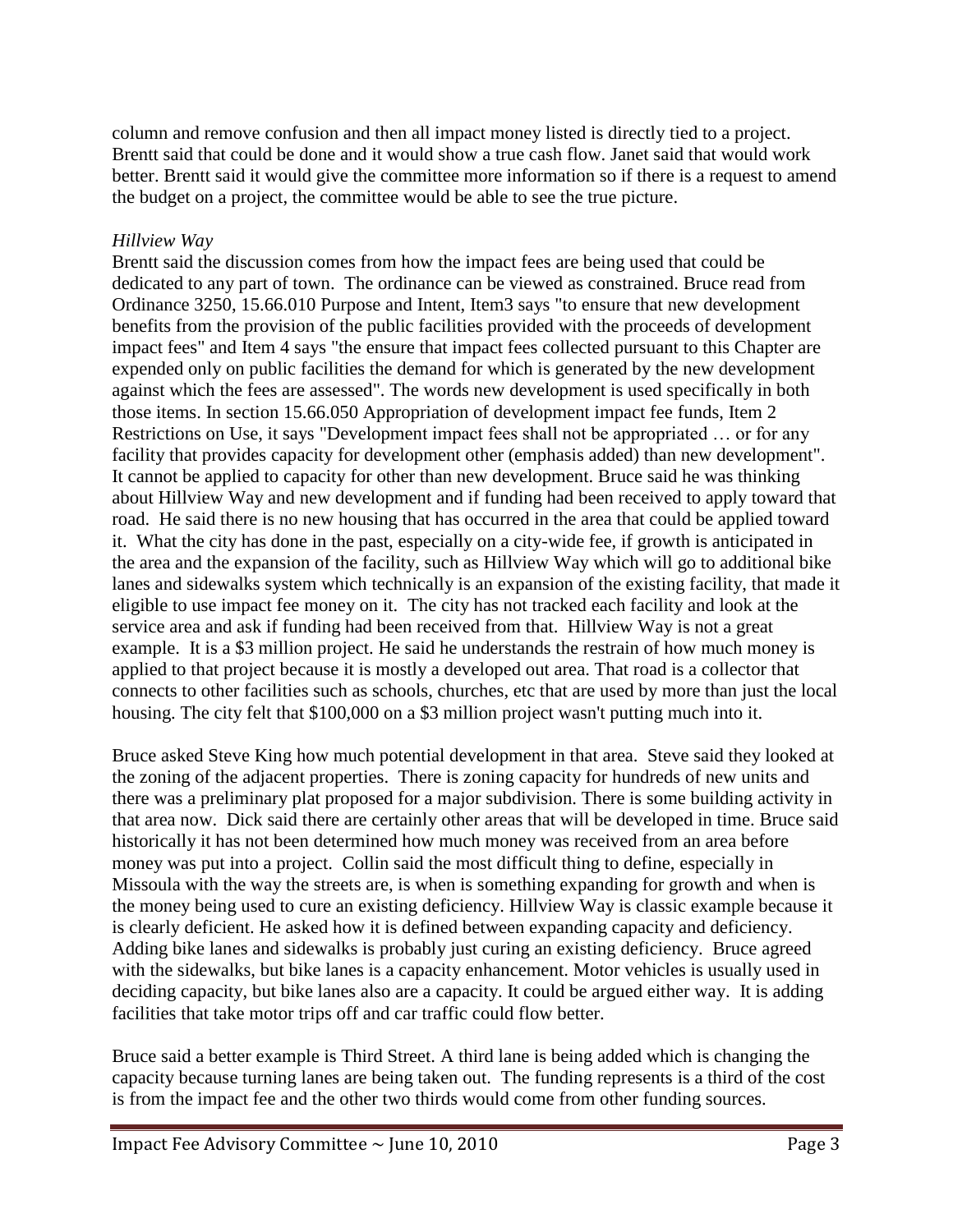Bruce said the Hillview Way argument is a little weak, but thought \$100,000 wasn't a large investment in the project. Collin said if missing sidewalks are an existing deficiency and adding a bike lane to a busy street as adding capacity, something has been accomplished.

John said the committee should develop qualifying criteria. It will help with the unallocated funds also. It is a deficiency? Is the intent of the project to encourage new development? Is there new development that is adding vehicle miles? The committee could come up with qualifying criteria. That way when a project meets that criteria, money would be used. Bruce said a suggested criteria on the transportation impact fee and Janet said it would be helpful. Collin said transportation and parks because there are a lot of times fees are used on existing parks, not adding new parks. Jim said a checklist would be good. Brentt said a lot of these projects are in a grey area, unless it is a brand new park. These discussions happen and it would be a lot easier to have a checklist to follow.

Collin said the other question he had on Hillview Way was that fiscal year 2012 there is a few million dollars showed coming in to build it and asked what the possibility of that happening. Bruce said it is listed in assessments and grants. The idea behind that was if there is any grant money that comes along, the city may go back on the SID. It is a hypothetical scenario. With some of the stimulus money coming out and the fact that there is a design system, the city could quickly move on the project. It is speculative and opportunistic. Janet asked if the \$120,000 is used for the design of the project and Bruce said yes. Bruce said it shows a debt now in the SID account. They tried to create the SID and it failed, but the design is completed. Dick confirmed that the engineer has been paid and Bruce said yes. There was a discussion of if there was a rational to use impact fees to pay the debt off and also it is a contribution toward a future project. The work is done, but there is no money to pay for it. Jinny Iverson said she heard that there was more work to do to have it shovel ready. Steve said the plans are on the shelf waiting for funding. There is a potential for federal grant money in the future. Brentt said the only other way to pay for it is over three years with the gas tax. Jinny said once the qualifying criteria is developed, it should be used on this project because it would be good to get this project taken care of. Collin said the committee does not want to make a habit on spending impact fees on something that may not get built. Bruce said it would be a nice tool to get a project in position for when funding becomes available.

Bruce said there was money designated for Van Buren with the idea that it would put it in a better position to find other funding to get it built. Janet confirmed that is what the \$100,000 is for that project. Bruce said it is a similar concept to Hillview Way with a similar road system that has a lot of existing deficiencies, but a bike lane would be added.

Jim asked what the cutoff date for existing deficiencies and growth was. As of (this date), anything before then is existing. What date will be used? Bruce said it would have to go by the existence of the ordinance, the date the transportation impact fee was established. Bruce said the question that would need be asked for each project is how did that system exist at that time and how does it exist now? Jim said it is very important to establish that date. This date needs to be added to the criteria checklist. John said that is a good point and needs to be developed into the basic qualifying criteria.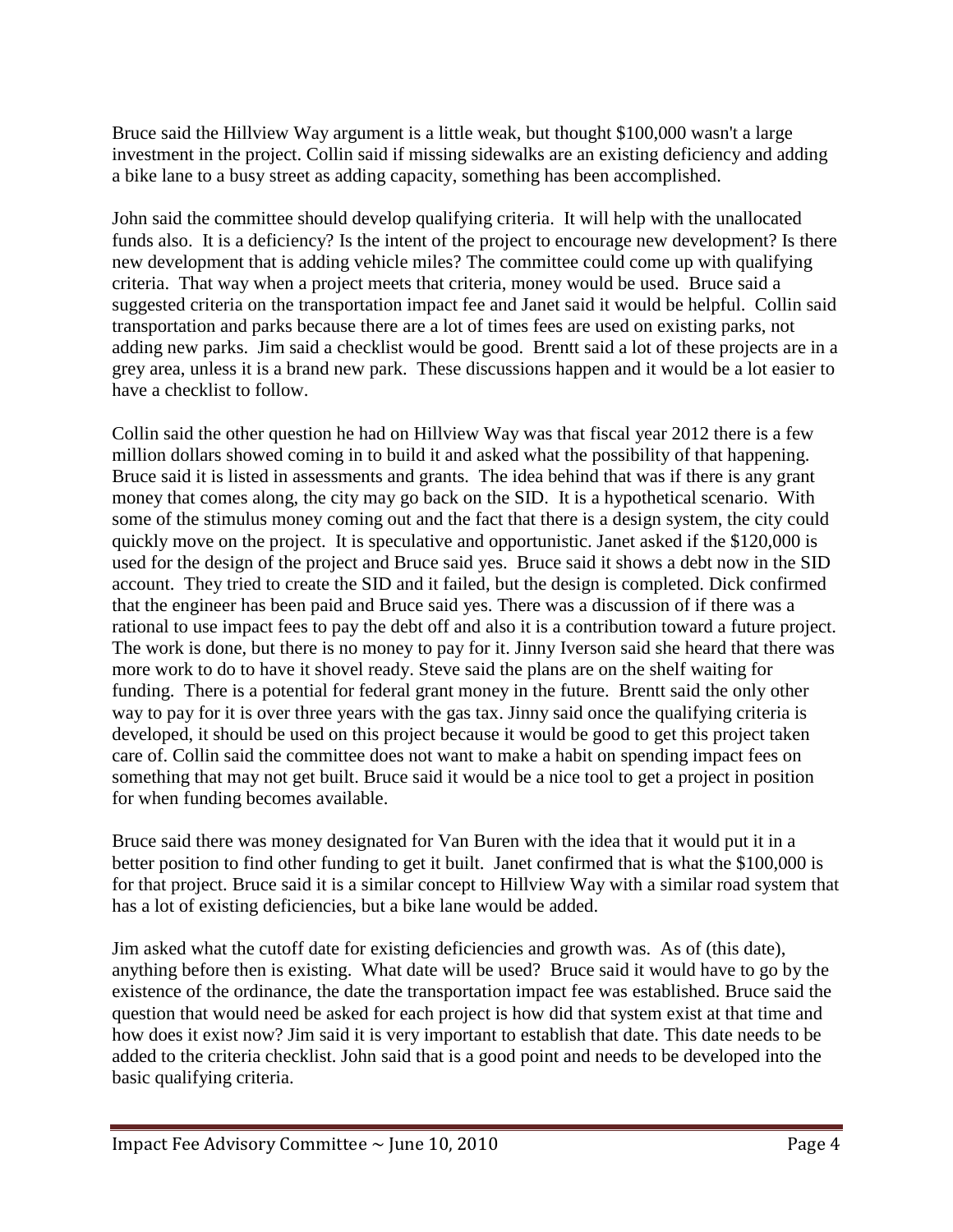Bruce said he has thought the capacity of the system has to be increased to attribute growth. A five lane system could not be rebuilt using transportation impact fees. If there is a signal put in at a critical intersection that is causing congestion, it is serving growth. The signal at George Elmer Drive and Mullan Road will be done many years from now. At that time, it would have to be determined that growth has been occurring.

Bruce said he would work on the qualifying criteria checklist. Janet asked that the committee see the criteria and then apply it to Hillview Way and Van Buren.

Collin said that when he talks to others about impact fees, the one impact fee that really works isn't called an impact fee, but the sewer development fee.

Collin asked if the only way Van Buren will be able to increase capacity is with the bike lane. Bruce is speculating that is the only capacity enhancement that will be done because that road is very deficient. Steve said the only other capacity feature would be a left turn lane at Missoula Avenue. There is no room to do much.

### *Parks*

Brentt said the **handout** came to him at 2:30 today. Silver Park is in progress. They have tried several funding sources, and the only place they have found funding is at MRA.

Janet said two categories look like miscellaneous funding: New parks or expansion to existing parks related to growth and Park equipment related to expanded service and use. Brentt said this should have the same criteria as the transportation impact fee. Janet said there needs to be specifics under those categories, and if there aren't, it should be a cash reserve as it is with the transportation impact fee. Brentt said once he discusses this with Parks and he receives the updated information, it will be mailed to the committee.

Jerry Ford said he was in Great Falls for a soccer tournament and looking at the soccer fields and parks, and Missoula's is a lot better and more efficient. Janet said Missoula doesn't have the capacity to hold state soccer or other sports. The Fort Missoula property is not adequate for state soccer. Jerry said there are more parks and more soccer fields for people to play on.

John asked about sports such as ultimate Frisbee. If a course is designed for it, how is that a result of growth versus a deficiency? Mark said ultimate Frisbee did not exist, so is it a deficiency or a new growth? It is a new sport, so does that constitute growth? Jinny said that is what needs to be discussed when the checklist is developed. Janet said the qualifying criteria checklist will help internally with the CIP process.

Jim said that in Ordinance 3250, under purpose and intent, it says new development. That needs to be looked at when determining the criteria.

#### *Other discussions on CIP projects with impact fees*

The fire impact fee has nothing new. They are building cash to buy a site west of town.